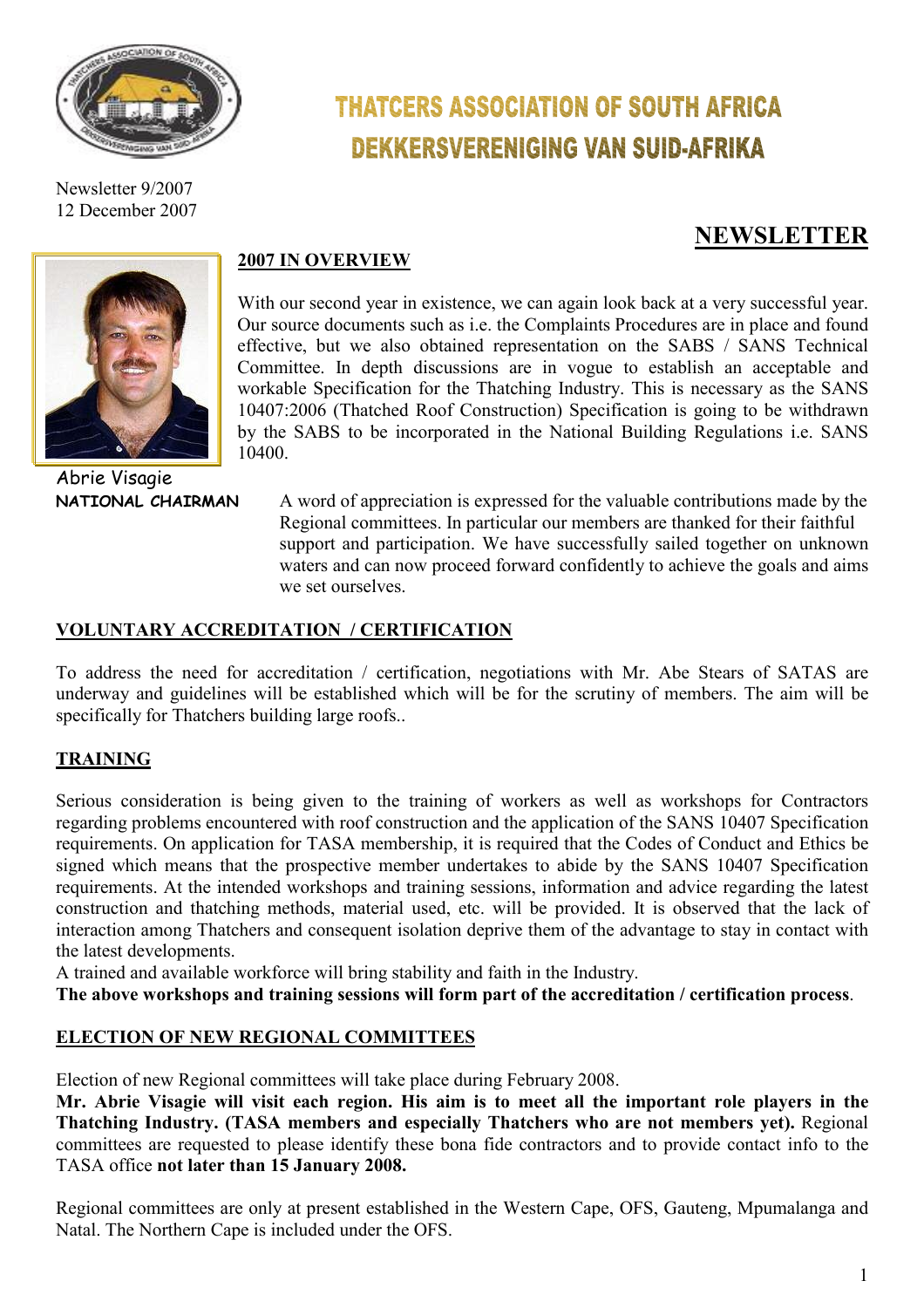Bona fide Thatchers are encouraged to draw together all contractors in their vicinities to establish Regional committees because distances are a problem. It is especially important now before elections take place. The advantage is that representation can be obtained on the National Committee. **Mr. Abrie Visagie (as outgoing National Chairman) will guide the meetings and elections. Timeous submission of info to the TASA office will ensure that the necessary arrangements will be in place for these visits.** 

### • *PLEASE TAKE NOTE THAT:*

**Thatchers making themselves available for election to the Regional committees, are required to submit the following to the TASA office which must be in the possession of the office at least one week before the intended Regional meeting:** 

- Completed membership application form
- Proof of payment of membership fees of R3 000 (cheques are not acceptable)
- Signed Codes of Conduct and Ethics

#### • **PLACE OF MEETING**

You are advised to select the venue for your intended meeting such that it will be neutral, in reach and acceptable to all Thatch contractors.

#### **ANNUAL GENERAL MEETING**

The second Annual General Meeting will take place in the Cape on Friday,  $7<sup>th</sup>$  and Saturday,  $8<sup>th</sup>$  March 2008. Detail of the meeting i.e. venue, transport, accommodation, etc. will be provided in the first Newsletter of 2008.

The meeting will reflect on the issue of whether TASA has positioned itself correctly and whether the Constitution needs to be adapted. Discussion points are inter alia:

| SANS 10407:2006                               | Codes of Conduct and Ethics      |
|-----------------------------------------------|----------------------------------|
| Membership                                    | Constitution                     |
| <b>Voluntary Accreditation/ Certification</b> | Regional planning and activities |
| Training                                      | Finances                         |
| <b>Complaints Procedure</b>                   | Marketing                        |
| Disciplinary actions                          | Contracts                        |
|                                               |                                  |

A workshop will be held on the  $7<sup>th</sup>$  March where photos will be displayed showing construction defects experienced in the Trade. Solutions to obviate these problems will be discussed. Guest speakers will be invited and info on the Trade in overseas countries and how it impacts on the RSA market will be some of the topics.

Too little time was scheduled for the 2007 Annual General Meeting. It was therefore decided to allocate a full morning for the **AGM on Saturday 8 March 2008.** 

# **COMPETITION**

The photo competition of last year was a great success and it was therefore decided to repeat the competition with the following categories:

- The most aesthetic structure *(provide address where built)*
- Largest (single) thatched roof *(provide address where built)*
- Funniest photo / video *(submit info)*

#### **Rules of the Competition are as follows:**